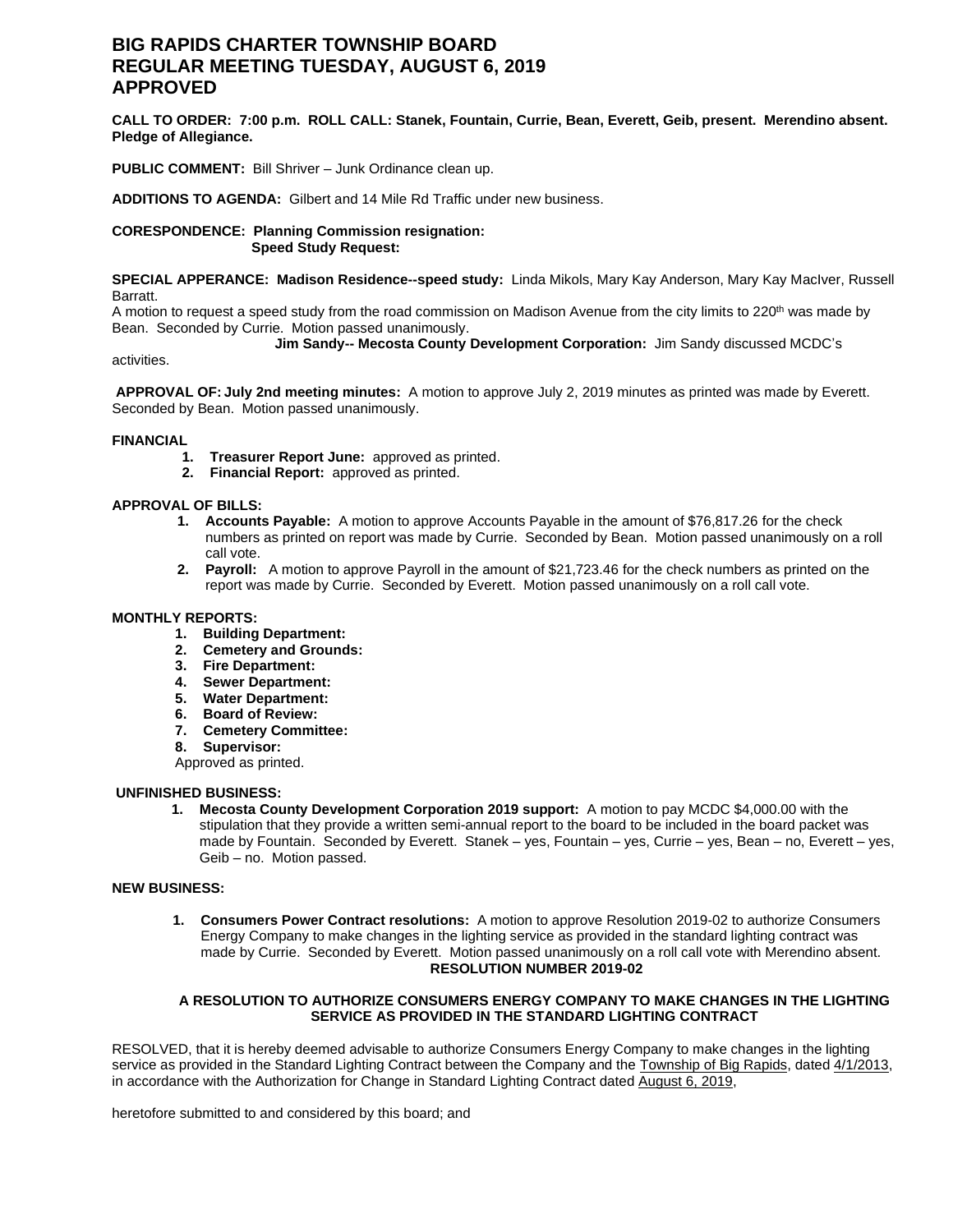RESOLVED, further, that the Township Clerk is authorized to execute such authorization for change on the behalf of the Township.

The foregoing resolution was offered by Currie and supported by Everett. Ayes: Stanek, Fountain, Currie, Bean, Everett, Geib. Nays: 0 Abstain: 0 Absent: Merendino.

## **RESOLUTION DECLARED ADOPTED.**

\_\_\_\_\_\_\_\_\_\_\_\_\_\_\_\_\_\_\_\_\_\_\_\_\_\_\_\_ Rene Fountain, Township Clerk

STATE OF MICHIGAN ) SS COUNTY OF MECOSTA )

I, the undersigned, the duly qualified and acting Clerk of Charter Township of Big Rapids, Mecosta County, Michigan do hereby certify that the foregoing is a true and complete copy of a Resolution adopted by the Township Board at a regular meeting on August 6, 2019, the original of which is on file in my office. Public notice of said meeting was given pursuant to and in full compliance with Act No 267, Public Acts of Michigan, 1976 as amended, including in the case of a special or rescheduled meeting, notice by posting at least eighteen (18) hours prior to the time set for the meeting. IN WITNESS WHEREOF, I have hereto affixed by official signature on this 6th day of August 2019.

> \_\_\_\_\_\_\_\_\_\_\_\_\_\_\_\_\_\_\_\_\_\_\_\_\_\_\_\_ Rene Fountain, Township Clerk Charter Township of Big Rapids

**A motion to approve Resolution 2019-03 to contract with Consumers Energy Company to furnish lighting service to the Township was made by Currie. Seconded by Everett. Motion passed unanimously on a roll call vote with Merendino absent.**

#### **RESOLUTION NUMBER 2019-03**

## **A RESOLUTION TO CONTRACT WITH CONSUMERS ENERGY COMPANY TO FURNISH LIGHTING SERVICE TO THE TOWNSHIP**

RESOLVED, that it is hereby deemed advisable to enter into a contract with Consumers Energy Company of Jackson, Michigan, for furnishing lighting service within Big Rapids Charter Township for a period of 2 years and thereafter from year to year, in accordance with the terms of the contract heretofore submitted to and considered by this board: and

RESOLVED, further, that the Supervisor and the Clerk be and are authorized and directed to execute such contract on behalf of the Township.

The foregoing resolution was offered by Currie and supported by Everett. Ayes: Stanek, Fountain, Currie, Bean, Everett, Geib. Nays: 0 Abstain: 0 Absent: Merendino.

## **RESOLUTION DECLARED ADOPTED.**

Rene Fountain, Township Clerk

\_\_\_\_\_\_\_\_\_\_\_\_\_\_\_\_\_\_\_\_\_\_\_\_\_\_\_\_

\_\_\_\_\_\_\_\_\_\_\_\_\_\_\_\_\_\_\_\_\_\_\_\_\_\_\_\_

STATE OF MICHIGAN  $\acute{}$  SS COUNTY OF MECOSTA )

I, the undersigned, the duly qualified and acting Clerk of Charter Township of Big Rapids, Mecosta County, Michigan do hereby certify that the foregoing is a true and complete copy of a Resolution adopted by the Township Board at a regular meeting on August 6, 2019, the original of which is on file in my office. Public notice of said meeting was given pursuant to and in full compliance with Act No 267, Public Acts of Michigan, 1976 as amended, including in the case of a special or rescheduled meeting, notice by posting at least eighteen (18) hours prior to the time set for the meeting. IN WITNESS WHEREOF, I have hereto affixed by official signature on this 6th day of August 2019.

> Rene Fountain, Township Clerk Charter Township of Big Rapids

- **2. Request from cemetery building committee to go out for building bids:** A motion to allow the Cemetery Committee to go out for bids on the building at the cemetery was made by Currie. Seconded by Bean. Motion passed unanimously.
- **3. Request to change hours at High Banks:** A motion to change the hours at High Banks Park per Brandon's recommendation was made by Bean. Seconded by Everett. Motion passed unanimously.
- **4. Appointment of Mike Bigford to planning commission to finish the term of Bob Hampson.** A motion to accept the resignation of Bob Hampson was made by Currie. Seconded by Bean. Motion passed unanimously.